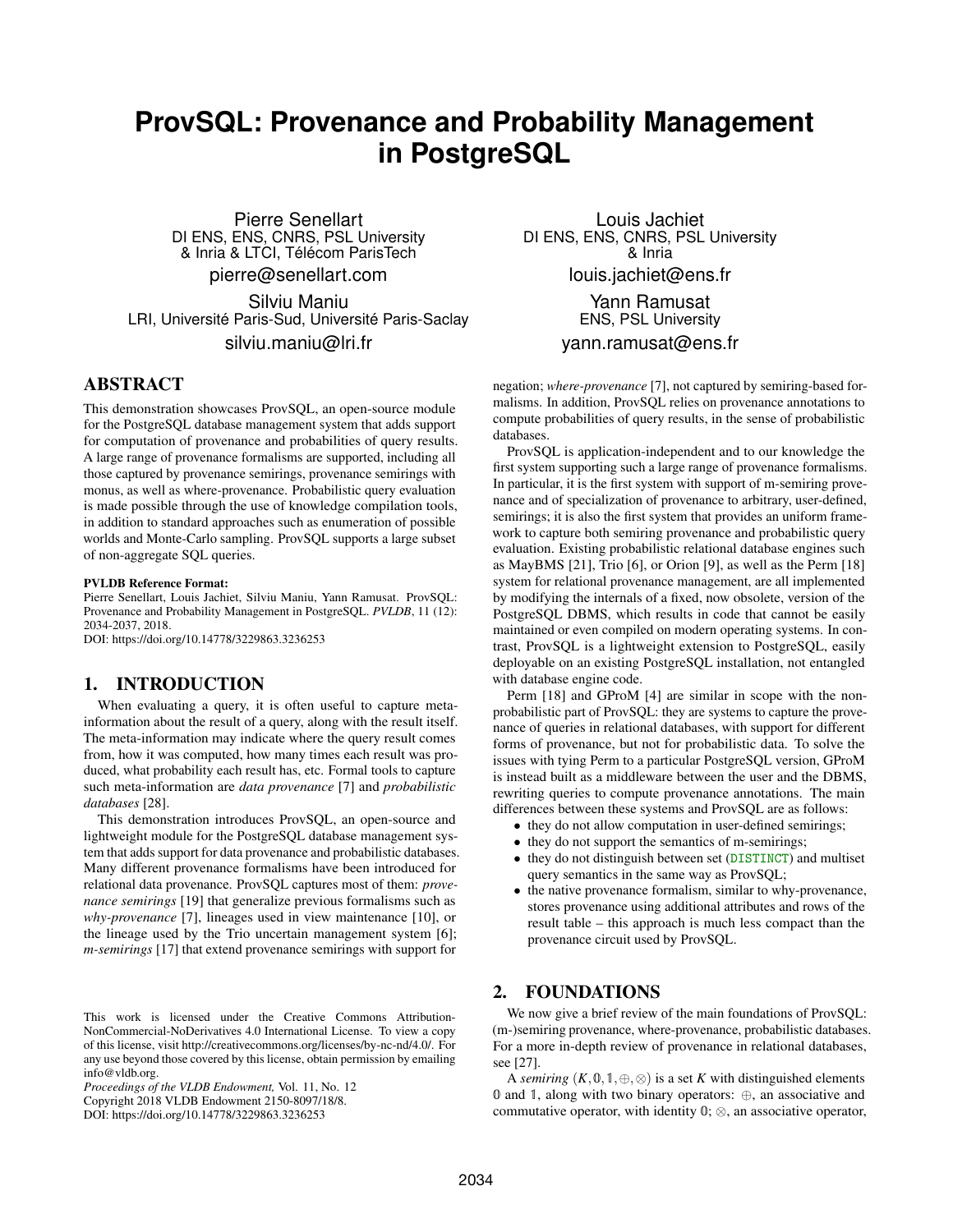with identity 1. We further require  $\otimes$  to distribute over  $\oplus$ , and 0 to be annihilating for ⊗. Examples of semirings include [\[19,](#page-3-2) [23,](#page-3-11) [20\]](#page-3-12):

- $(N, 0, 1, +, \times)$ : *counting* semiring;
- ({unclassified, restricted, confidential, secret, top secret}, top secret, unclassified, min, max): *security* semiring;
- (N∪ {∞},∞,0,min,+): *tropical* semiring;
- ( $\{\text{positive Boolean functor, over } X\}, \bot, \top, \vee, \wedge$ ): the semiring of *positive Boolean functions* over *X*.

Fix a semiring  $(K,0,1,\oplus,\infty)$  and assume that all tuples of a database come with provenance annotations from *K*. Consider a query *Q* from the *positive relational algebra* (selection, projection, renaming, cross product, union). A semantics for the provenance of a tuple  $t \in Q(D)$  is defined inductively on the structure of  $Q$ , see [\[19\]](#page-3-2) for details.

Using this inductive definition of semiring provenance, one can use different semirings to compute different meta-information on the output of a query:

counting semiring: the number of times a tuple can be derived;

security semiring: the minimum clearance level required to get a tuple as a result;

tropical semiring: minimum-weight way of deriving a tuple (as when computing shortest paths in a graph);

positive Boolean functions: Boolean provenance as in [\[22,](#page-3-13) [27\]](#page-3-10).

Semiring provenance can only be defined for the positive fragment of the relational algebra, excluding non-monotone operations such as difference. However, some semirings can be straightforwardly equipped with a *monus* operator  $\ominus$  [\[17\]](#page-3-5), that must verify some compatibility properties with  $\oplus$  [\[2\]](#page-3-14), capturing non-monotone behavior. This is the case for the Boolean function semiring, which, equipped with the monus operator  $a \ominus b = a \land \neg b$ , forms a *semiring with monus*, or *m-semiring* for short. Once such an m-semiring is defined, provenance of the full relational algebra can be captured in that m-semiring.

One notable provenance formalism that was introduced early on [\[7\]](#page-3-0) is where-provenance. The where-provenance is a bipartite graph that connects values in the output relation to values in the input relation to indicate where a specific value may come from in the input. [\[8\]](#page-3-15) showed that where-provenance *cannot* be captured by semiring provenance: there is no semiring for which semiring provenance allows reconstructing the where-provenance of a query.

Assume that every tuple *t* of a database *D* come with an independent probability Pr(*t*) of being true (the simple model of *tupleindependent databases* [\[16,](#page-3-16) [11\]](#page-3-17) that has been widely studied). In such a model, every subdatabase  $D' \subseteq D$  (called a *possible world*) is assigned probability  $Pr(D') := \prod_{t \in D'} Pr(t) \times \prod_{t \in D \setminus D'} (1 - Pr(t)).$ 

By definition, the probability of a tuple *t* to be in the result of a query *Q* over this database is the sum of the probabilities of all subdatabases  $D'$  such that  $t \in Q(D')$ . It was first observed in [\[20\]](#page-3-12) (see also [\[28\]](#page-3-1)) that, to compute this probability, one can first compute a provenance annotation for *Q* as a Boolean function (in the msemiring of Boolean functions), and then compute the probability of this Boolean function. There are various approaches for this latter part such as direct enumeration of all possible worlds or Monte-Carlo sampling.

However, a more general approach is to resort to general *knowledge compilation* techniques [\[14\]](#page-3-18). Knowledge compilation is the problem of transforming Boolean functions of a certain form into another, more tractable, form. Over the years, a wide variety of techniques, results, heuristics, and tools have emerged from the knowledge compilation community. In particular, tools such as C2D [\[13\]](#page-3-19), DSHARP [\[26\]](#page-3-20), and D4 [\[24\]](#page-3-21) compile arbitrary formulas in *conjunctive normal form* into *deterministic decomposable negation*

*normal forms* (d-DNNF [\[12\]](#page-3-22)), which are Boolean function representations on which probability computation can be done in linear-time. The use of knowledge compilation in a probabilistic database system is a novel contribution of ProvSQL.

#### 3. TERM ALGEBRA CIRCUIT

One original idea of ProvSQL, which allows it to indifferently obtain semiring provenance, m-semiring provenance, where-provenance, and probabilities, is to compute the *provenance circuit* associated with a query in what we call the *provenance term algebra*, using the standard setting of term algebras [\[5\]](#page-3-23). The provenance term algebra is a generalization of the universal semiring of [\[19\]](#page-3-2) and the universal m-semiring of [\[17\]](#page-3-5): we simply represent operations performed to obtain a query result as free terms over the following operators:

- ⊗ for cross product, as in semirings;
- ⊕ for union and duplicate elimination, as in semirings;
- $\bullet \ominus$  for set difference, as in m-semirings;
- Π for projection, used for where-provenance;
- $\bullet$  = for selection equality between columns, used for whereprovenance.

Other query operators (such as selections comparing a column to a constant) are not represented, as they do not impact provenance in any of the provenance formalisms. Provenance terms contain enough information to reconstruct any provenance formalism, or to compute probabilities of query results. Instead of representing these free terms as formulas – the usual approach  $[19, 28]$  $[19, 28]$  – we represent them as (arithmetic) circuits, as in [\[15\]](#page-3-24). Usually, the circuit representation can be more compact than formulas [\[30,](#page-3-25) [1\]](#page-3-26). ProvSQL thus maintains a provenance term algebra circuit and performs all operations on it, as explained next.

#### 4. THE PROVSQL SYSTEM

We now briefly describe the ProvSQL system. ProvSQL is an open-source software implemented in SQL, PL/pgSQL (the procedural programming language of PostgreSQL), C, and C++, freely available at <https://github.com/PierreSenellart/provsql/> and as a Docker container at inriavalda/provsqldemo.

ProvSQL is implemented as a *module* of the PostgreSQL database management system<sup>[1](#page-1-0)</sup>, which means it can be deployed in a straightforward manner on top of an existing installation of PostgreSQL. ProvSQL has been tested with versions PostgreSQL 9.5, 9.6, and 10 (inclusive), under Linux and MacOS X.

ProvSQL functions by adding a separate column, provsql, to all *ProvSQL-aware* tables of the database, which contains *provenance tokens*. Provenance tokens are 128-bit *universally unique identifiers* (UUIDs) that are generated using the uuid-ossp PostgreSQL module. These provenance tokens are identifiers of gates in a *provenance circuit* that is constructed and maintained by ProvSQL. Provenance tokens on base ProvSQL-aware tables are fresh UUIDs and correspond to input gates of the circuits. ProvSQL generates new provenance tokens for results of queries on ProvSQL-aware tables, which identify inner gates of the provenance circuit. UUIDs are assigned in a reproducible manner, so that results to two identical queries are assigned identical provenance tokens.

ProvSQL consists of two distinct parts, presented next in detail: a *query rewriting module* that automatically computes the provenance of query results as gates of a provenance circuit; *user-defined functions* (UDFs) that introduce provenance annotations to existing tables and allow computation of various forms of provenance and probabilities from the provenance circuit.

<span id="page-1-0"></span><sup>1</sup><https://www.postgresql.org/>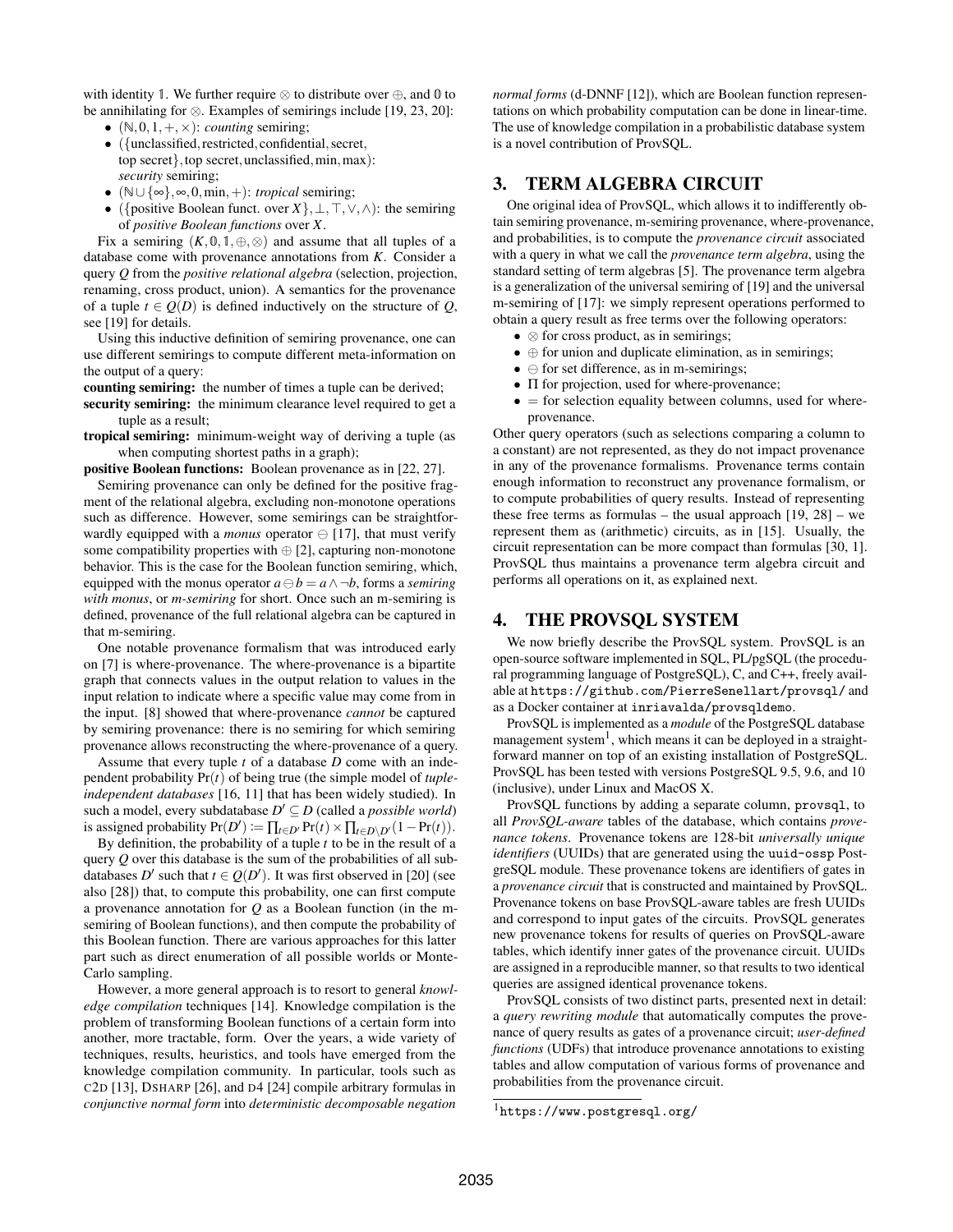*Query Rewriting Module.* PostgreSQL provides *hooks* [\[25\]](#page-3-27) at different stages of the query execution engine that modules can use to change the behavior of the software. ProvSQL uses one such hook, planner hook, to perform query rewriting after the query has been parsed and before it is sent to the query planner.

The query rewriting module only operates for queries that reference one or more ProvSQL-aware tables. Such a query is rewritten in two steps: first, all direct references to the provsql column are ignored – this column is not meant to be directly manipulated by the user; second, a new provsql column is generated for the query result: the values contained in this column are provenance tokens identifying gates of the provenance circuit that encode all operations performed to produce this result, in the provenance term algebra.

SQL is a very rich language, and the structure of the query parsed by PostgreSQL reflects this richness. This means that the rewriting needs to take into account every possible feature of the SQL language. The following types of SQL queries are currently supported by ProvSQL:

- simple SELECT . . . FROM . . . WHERE queries, i.e., conjunctive queries with multiset semantics;
- JOIN queries (regular joins only; outer, semijoins, and antijoins are not currently supported);
- SELECT queries with nested SELECT subqueries in the FROM clause;
- GROUP BY queries (without aggregation) we note that aggregation support would require moving from semirings to the semimodules of [\[3\]](#page-3-28), which has not yet been implemented to the best of our knowledge;
- SELECT DISTINCT queries (i.e., queries with set semantics);
- UNION's or UNION ALL's of SELECT queries;
- EXCEPT of SELECT queries.

*User-Defined Functions.* User-defined functions provide a SQL interface to the ProvSQL system, defined within a separate provsql schema [\[29\]](#page-3-29). In particular, the following user-defined functions are available:

- add\_provenance(table): turns a regular PostgreSQL table into a ProvSQL-aware table, with a provsql attribute containing fresh provenance tokens.
- provenance(): returns the provenance token encoding the provenance of the current query.
- create\_provenance\_mapping(mapping,table,column): constructs a *provenance mapping* as a new mapping table, mapping the provenance tokens of table table to the values within the column *column* of that table; provenance mappings are used by further UDFs to assign an elementary value to input provenance tokens.
- view circuit(token, mapping ): provides a PDF visualization of the subcircuit rooted at token of the provenance circuit, using *mapping* to label input gates.
- semiring (token, mapping): a different UDF is defined for different (m-)semirings, which returns the result of the evaluation of the subcircuit rooted at token of the provenance circuit in the corresponding m-semiring, using mapping to map input provenance tokens to (m-)semiring elements.

where\_provenance( $token$ ): returns a textual representation of the where-provenance for the provenance token token.

probability\_evaluate(token, mapping, method, a): computes the probability of the provenance token token , using mapping to map input gates to probabilities; method and a specify the method used to evaluate the probability (enumeration of possible world, Monte-Carlo sampling, knowledge compilation to a d-DNNF) and additional arguments specify-

<span id="page-2-3"></span>Table 1: Table Personnel for the personnel of an intelligence agency, used as a running example (from [\[27\]](#page-3-10))

| id | name     | position     | city     | classification |                  |
|----|----------|--------------|----------|----------------|------------------|
|    | John     | Director     | New York | unclassified   | t <sub>1</sub>   |
| 2  | Paul     | Janitor      | New York | restricted     | $t_2$            |
| 3  | Dave     | Analyst      | Paris    | confidential   | $t_3$            |
| 4  | Ellen    | Field agent  | Berlin   | secret         | $t_4$            |
| 5  | Magdalen | Double agent | Paris    | top_secret     | $t_{\mathsf{S}}$ |
| 6  | Nancy    | HR           | Paris    | restricted     | $t_{6}$          |
|    | Susan    | Analyst      | Berlin   | secret         | $t_{7}$          |

ing the number of iterations or the knowledge compiler used  $(c2d [13]^2, d4 [24]^3, or dsharp [26]^4).$  $(c2d [13]^2, d4 [24]^3, or dsharp [26]^4).$  $(c2d [13]^2, d4 [24]^3, or dsharp [26]^4).$  $(c2d [13]^2, d4 [24]^3, or dsharp [26]^4).$  $(c2d [13]^2, d4 [24]^3, or dsharp [26]^4).$  $(c2d [13]^2, d4 [24]^3, or dsharp [26]^4).$  $(c2d [13]^2, d4 [24]^3, or dsharp [26]^4).$  $(c2d [13]^2, d4 [24]^3, or dsharp [26]^4).$  $(c2d [13]^2, d4 [24]^3, or dsharp [26]^4).$  $(c2d [13]^2, d4 [24]^3, or dsharp [26]^4).$  $(c2d [13]^2, d4 [24]^3, or dsharp [26]^4).$  $(c2d [13]^2, d4 [24]^3, or dsharp [26]^4).$  $(c2d [13]^2, d4 [24]^3, or dsharp [26]^4).$ 

## 5. DEMONSTRATION SCENARIO

Our demonstration scenario will use three different databases:

- the example Table [1](#page-2-3) (taken from [\[27\]](#page-3-10)), the list of personnel from a fictitious intelligence agency, small and simple enough to be easily understandable in a demonstration setting;
- a synthetic large probabilistic graph, used to demonstrate the difference of performances between various methods;
- a real-world database of a large public transport network<sup>[5](#page-2-4)</sup> (involving several tables, with more than 10 million tuples) used to showcase realistic examples.

Most of the demonstration is done within PostgreSQL's psql command-line client; a special Web-based GUI is provided for visualizing where-provenance, and circuit visualization uses an external PDF viewer.

We will illustrate the features of ProvSQL on Table [1](#page-2-3) using the following example queries, also from [\[27\]](#page-3-10), as well as variations thereof:

• A monotone query  $Q_1$  that asks for cities with at least two persons in the agency:

```
SELECT DISTINCT P1.city
FROM Personnel P1 JOIN Personnel P2
  ON P1.city = P2.city
WHERE P1.id < P2.id
```
• A non-monotone query  $Q_2$  that asks for cities with exactly one person in the agency:

```
SELECT DISTINCT city FROM Personnel
EXCEPT
  SELECT DISTINCT P1.city
  FROM Personnel P1 JOIN Personnel P2
    ON P1.city = P2.city
  WHERE P1.city = P2.city AND P1.id < P2.id
```
The user will also be free to write her own queries, helping her get familiar with ProvSQL's features and limitations.

First, we will show how to use the add\_provenance UDF to add provenance support to an existing table, assigning fresh provenance tokens to all tuples, and the create\_provenance\_mapping UDF to create provenance mappings that will be used in further queries. Basic SQL queries will be run to show that every query results is annotated with provenance annotations.

<span id="page-2-0"></span> $^2$ <http://reasoning.cs.ucla.edu/c2d/download.php>

<span id="page-2-1"></span><sup>3</sup><http://www.cril.univ-artois.fr/KC/d4.html>

<span id="page-2-2"></span><sup>4</sup><https://bitbucket.org/haz/dsharp>

<span id="page-2-4"></span><sup>5</sup>[https://opendata.stif.info/explore/dataset/](https://opendata.stif.info/explore/dataset/offre-horaires-tc-gtfs-idf/table/)

[offre-horaires-tc-gtfs-idf/table/](https://opendata.stif.info/explore/dataset/offre-horaires-tc-gtfs-idf/table/)